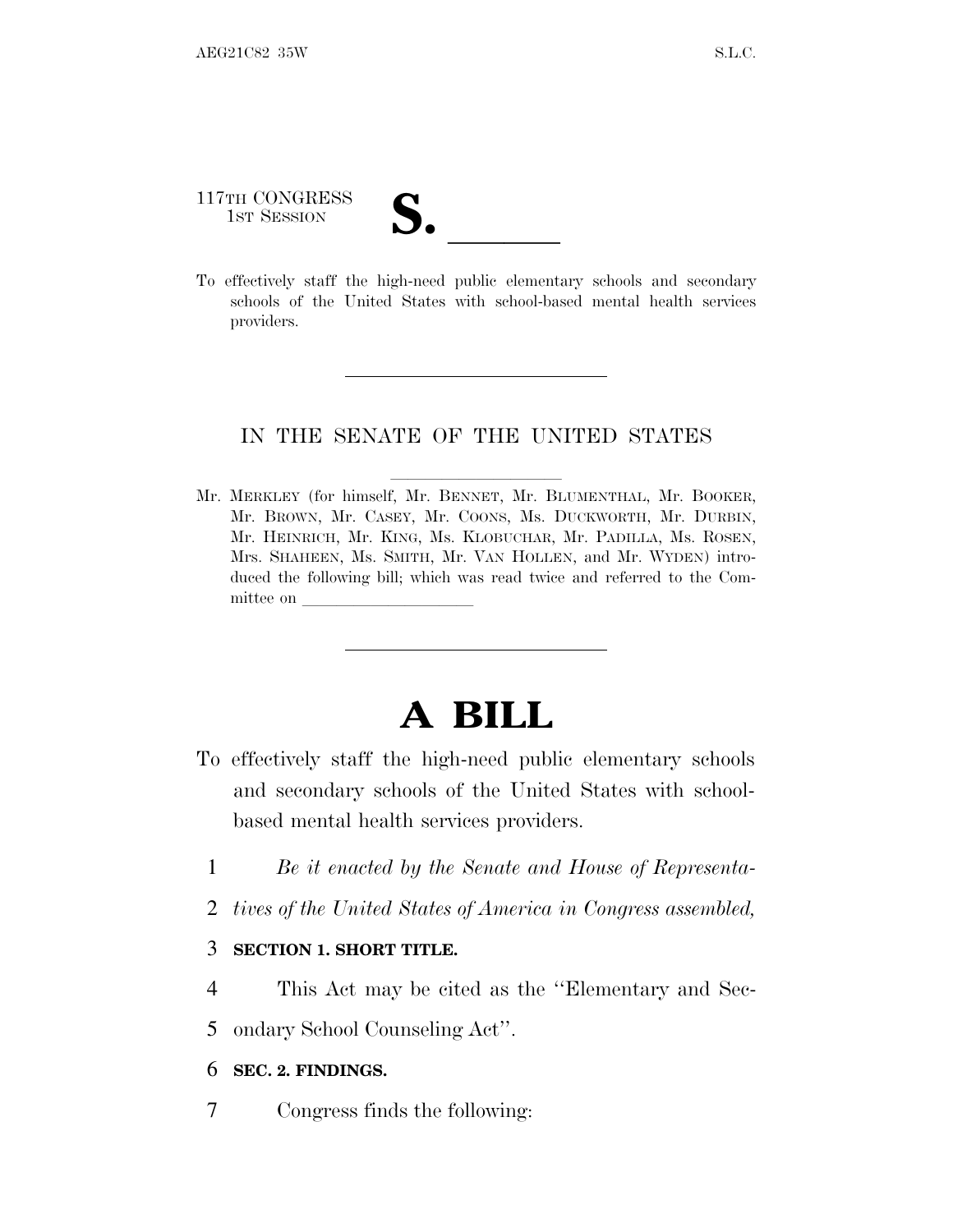| $\mathbf{1}$   | $(1)$ One in 5 children ages 13 through 18 has,       |
|----------------|-------------------------------------------------------|
| $\overline{2}$ | or will have, a serious mental illness.               |
| 3              | (2) 11 percent of youth have a mood disorder,         |
| $\overline{4}$ | 10 percent of youth have a behavior or conduct dis-   |
| 5              | order, and 8 percent of youth have an anxiety dis-    |
| 6              | order.                                                |
| 7              | $(3)$ 50 percent of all lifetime cases of mental ill- |
| 8              | ness begin by age 14. 37 percent of students with     |
| 9              | a mental health condition age 14 and older drop out   |
| 10             | of school, which is the highest school dropout rate   |
| 11             | of any disability group.                              |
| 12             | (4) 70 percent of youth in State and local juve-      |
| 13             | nile systems have a mental illness.                   |
| 14             | (5) Youth with access to mental health services       |
| 15             | in school-based health centers are 10 times more      |
| 16             | likely to seek care for mental health or substance    |
| 17             | abuse than youth without access.                      |
| 18             | (6) The leading counseling, guidance, and men-        |
| 19             | tal health organizations, including the American      |
| 20             | School Counselor Association, the National Associa-   |
| 21             | tion of School Psychologists, the National Associa-   |
| <u>22</u>      | tion of Social Workers, and the School Social Work    |
| 23             |                                                       |
|                | Association of America, recommend that schools        |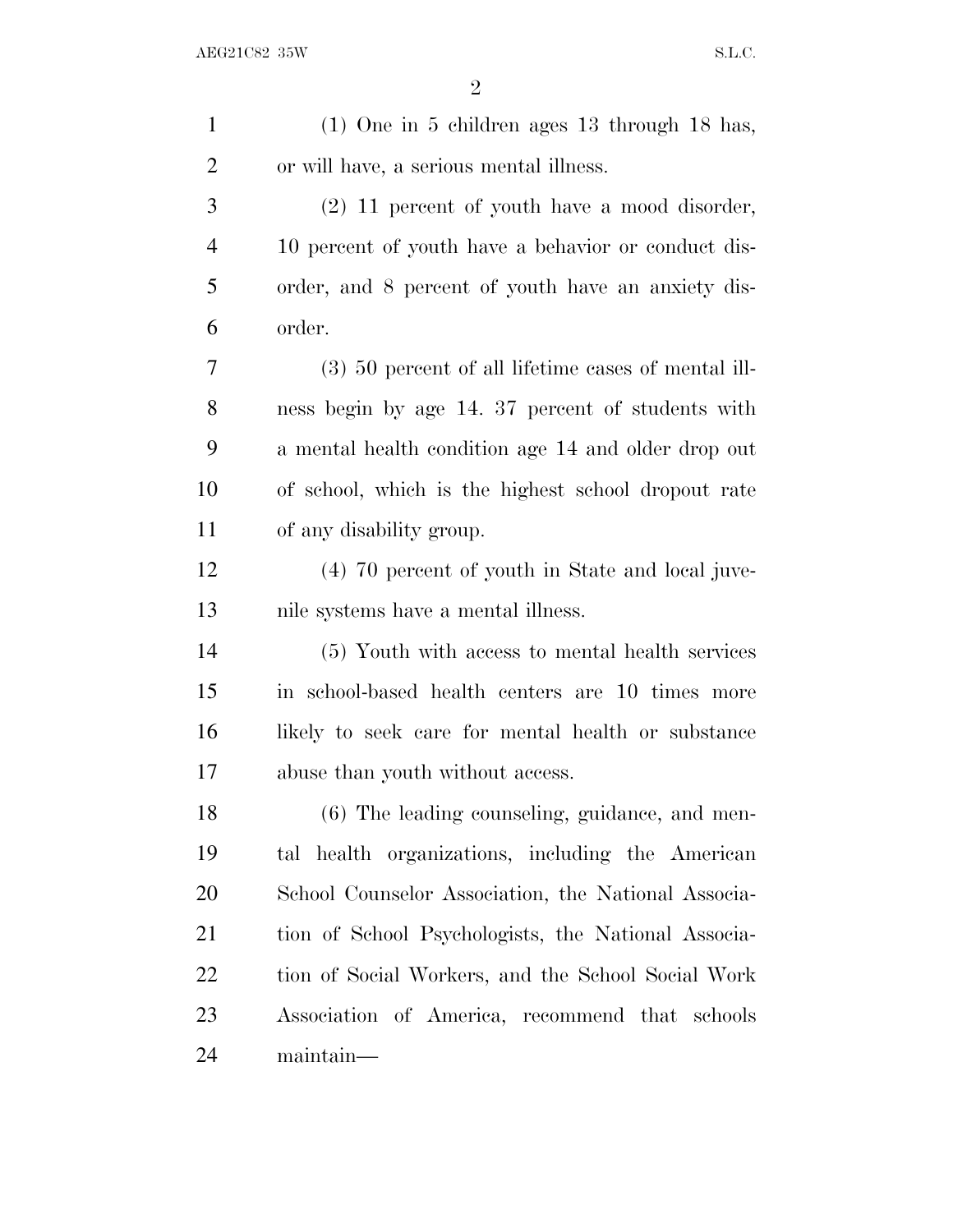| $\mathbf{1}$   | $(A)$ a maximum student to school coun-                 |
|----------------|---------------------------------------------------------|
| $\overline{2}$ | selor ratio of $250$ to 1;                              |
| 3              | (B) a maximum student to school psychol-                |
| $\overline{4}$ | ogist ratio of 500 to 1; and                            |
| 5              | (C) a maximum student to school social                  |
| 6              | worker ratio of 250 to 1.                               |
| 7              | SEC. 3. DEFINITIONS.                                    |
| 8              | In this Act:                                            |
| 9              | (1) ESEA DEFINITIONS.—The terms "elemen-                |
| 10             | tary school", "local educational agency", "secondary"   |
| 11             | school", "State", and "State educational agency"        |
| 12             | have the meanings given the terms in section 8101       |
| 13             | of the Elementary and Secondary Education Act of        |
| 14             | 1965 (20 U.S.C. 7801).                                  |
| 15             | (2) HIGH-NEED SCHOOL.—The term "high-need               |
| 16             | school" has the meaning given the term in section       |
| 17             | 2211(b) of the Elementary and Secondary Edu-            |
| 18             | cation Act of 1965 (20 U.S.C. 6631(b)).                 |
| 19             | (3) SCHOOL-BASED MENTAL HEALTH SERVICES                 |
| 20             | PROVIDER.—The term "school-based mental health          |
| 21             | services provider" includes a State-licensed or State   |
| 22             | certified school counselor, school psychologist, school |
| 23             | social worker, community-based mental health pro-       |
| 24             | vider organization, or other State licensed or cer-     |
| 25             | tified mental health professional qualified under       |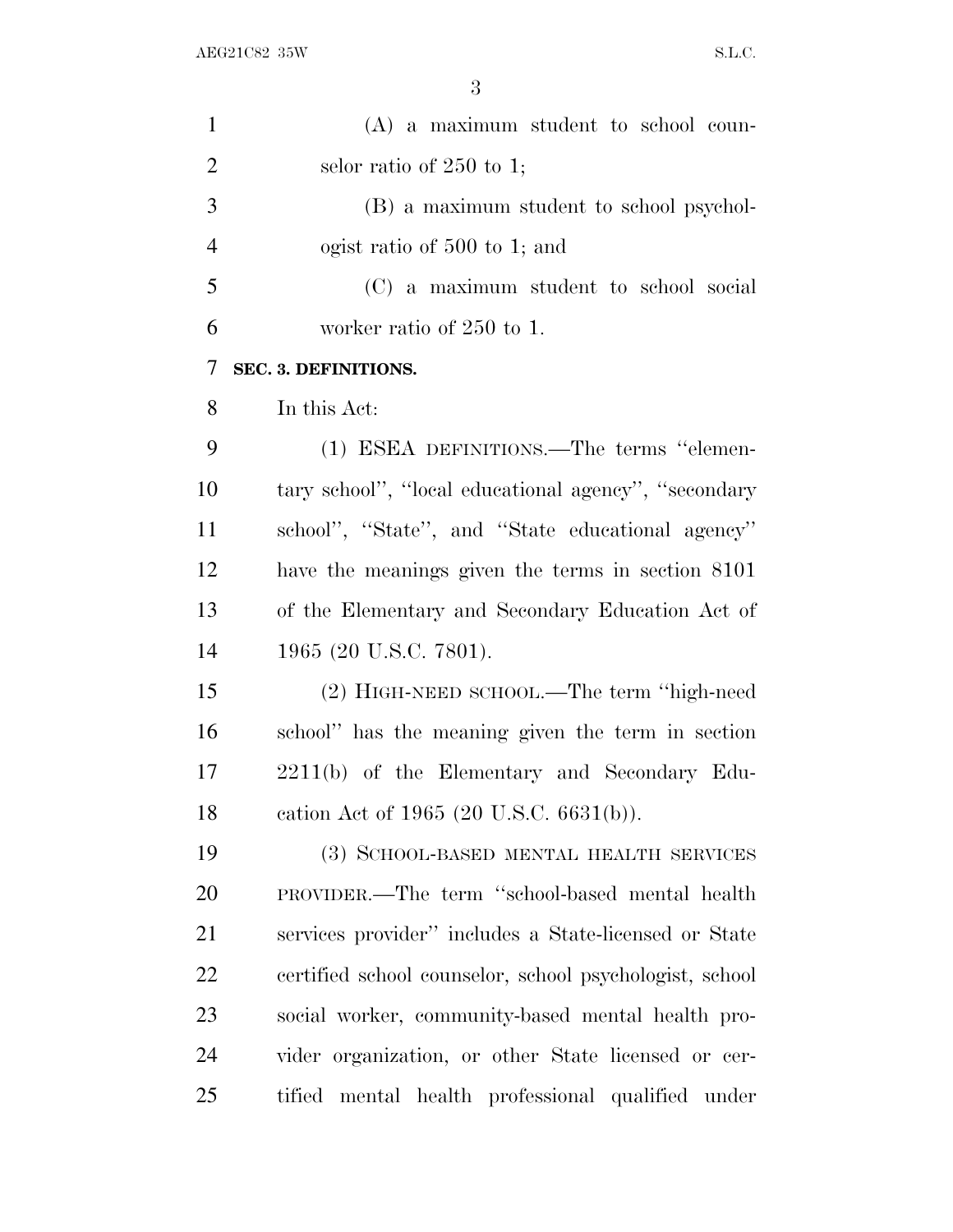$AEG21C82$  35W S.L.C.

| $\mathbf{1}$   | State law to provide mental health services to chil-   |
|----------------|--------------------------------------------------------|
| $\overline{2}$ | dren and adolescents.                                  |
| 3              | (4) SECRETARY.—The term "Secretary" means              |
| $\overline{4}$ | the Secretary of Education.                            |
| 5              | SEC. 4. GRANTS AND SUBGRANTS.                          |
| 6              | (a) PROGRAM AUTHORIZED.                                |
| 7              | (1) IN GENERAL.—The Secretary shall award              |
| 8              | formula grants, from allotments made under sub-        |
| 9              | section (b), to State educational agencies to enable   |
| 10             | the State educational agencies to award subgrants to   |
| 11             | local educational agencies in order to increase access |
| 12             | to school-based mental health services providers at    |
| 13             | high-need schools served by the local educational      |
| 14             | agencies.                                              |
| 15             | (2) DURATION.—A grant awarded under this               |
| 16             | section shall be for a 5-year period and may be re-    |
| 17             | newed for additional 5-year periods upon a showing     |
| 18             | of adequate progress on meeting the goals of the       |
| 19             | grant, as determined by the Secretary.                 |
| 20             | (b) FORMULA GRANTS.—                                   |
| 21             | $(1)$ In GENERAL.—                                     |
| 22             | (A) FORMULA.—From the total amount                     |
| 23             | made available under section 5 for a fiscal year,      |
| 24             | the Secretary shall allot to each such State that      |
| 25             | submits a complete application an amount that          |
|                |                                                        |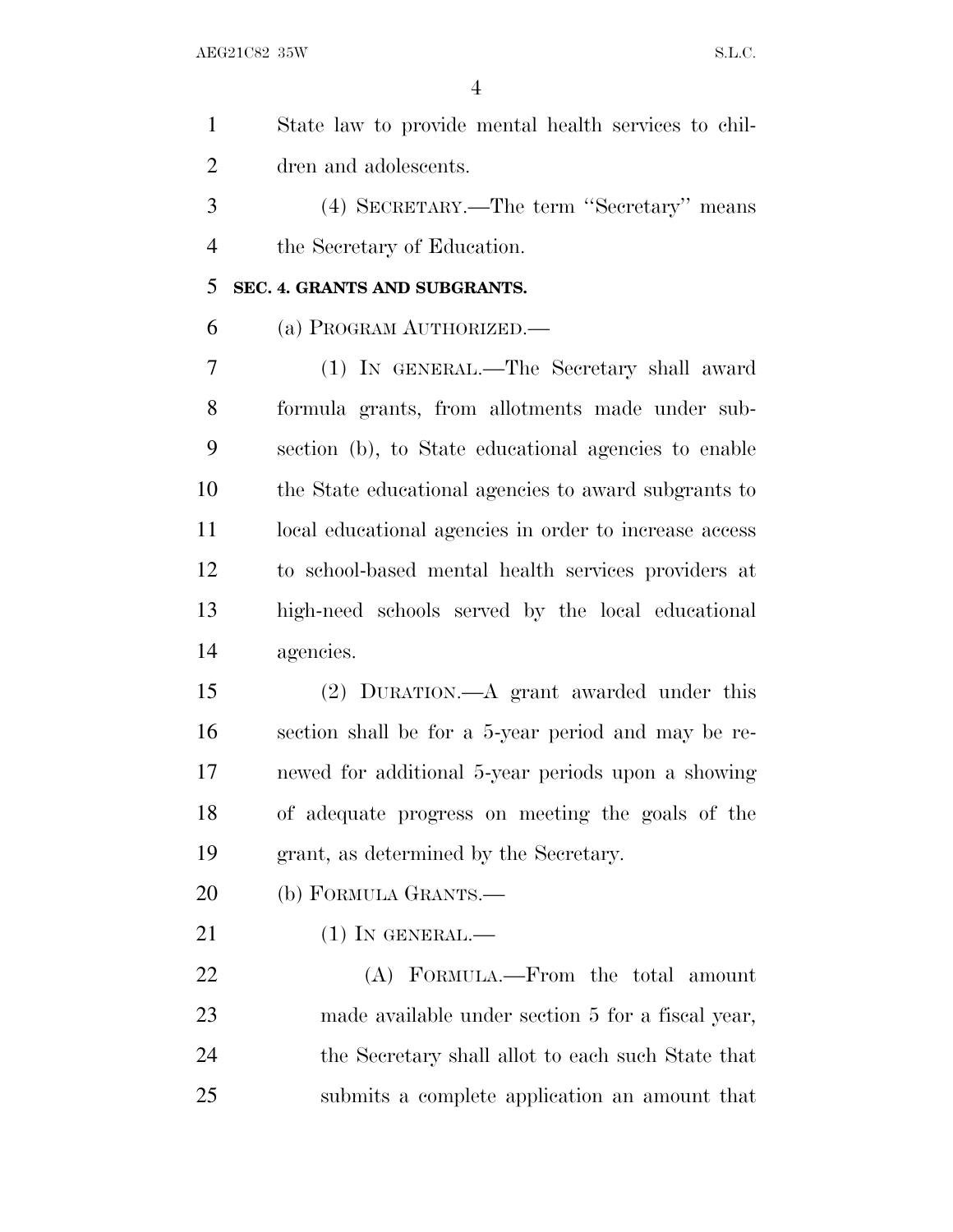bears the same relationship to such total amount as the amount received under part A of title I of the Elementary and Secondary Edu- cation Act of 1965 (20 U.S.C. 6311 et seq.) by such State for such fiscal year bears to the amount received under such part for such fiscal year by all States.

 (B) SMALL STATE MINIMUM.—No State receiving an allotment under this paragraph shall receive less than one-half of 1 percent of the total amount allotted under this paragraph. (2) MATCHING REQUIREMENTS.—In order to receive an allotment under this paragraph, a State shall agree to provide matching funds, in an amount equal to 20 percent of the amount of the allotment, toward the costs of the activities carried out under the grant.

 (c) APPLICATION.—A State educational agency desir- ing a grant under this section shall submit an application at such time, in such manner, and containing such infor- mation as the Secretary may require. Each application shall include, at a minimum—

 (1) a description of how the State educational agency will award subgrants to local educational agencies under subsection (d);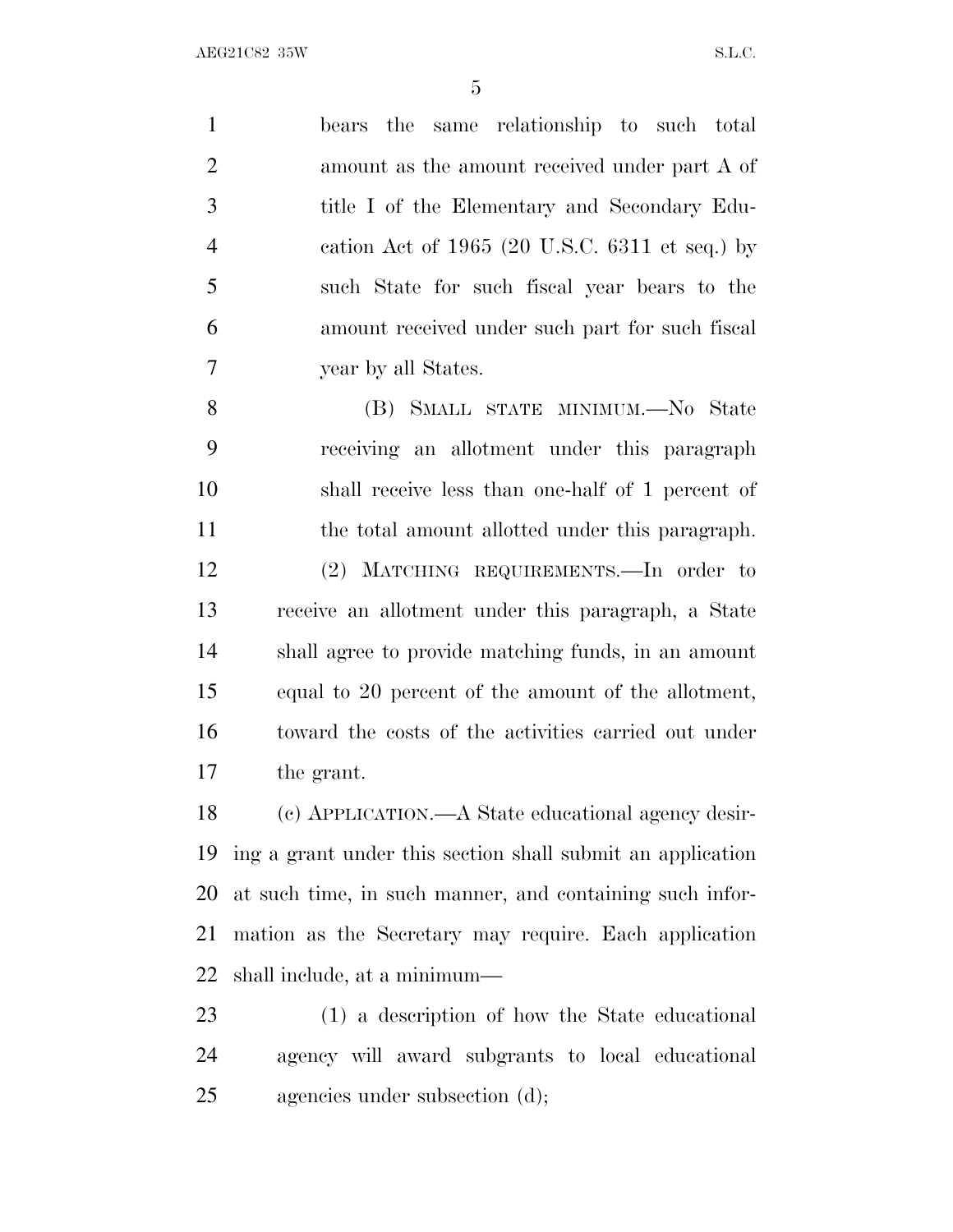| $\mathbf{1}$   | (2) a description of how the State educational         |
|----------------|--------------------------------------------------------|
| $\overline{2}$ | agency will disseminate, in a timely manner, infor-    |
| 3              | mation regarding the subgrants and the application     |
| $\overline{4}$ | process for such subgrants to local educational agen-  |
| 5              | cies; and                                              |
| 6              | $(3)$ the ratios, as of the date of application, of    |
| 7              | students to school-based mental health services pro-   |
| 8              | viders in each public elementary school and sec-       |
| 9              | ondary school in the State, in the aggregate and       |
| 10             | disaggregated to include—                              |
| 11             | (A) the ratios of students to school coun-             |
| 12             | selors, school psychologists, and school social        |
| 13             | workers; and                                           |
| 14             | (B) as applicable, the ratios of students to           |
| 15             | other school-based mental health services pro-         |
| 16             | viders not described in subparagraph (A), in the       |
| 17             | aggregate and disaggregated by type of pro-            |
| 18             | vider.                                                 |
| 19             | (d) SUBGRANTS.—                                        |
| 20             | (1) IN GENERAL.—A State educational agency             |
| 21             | receiving a grant under this section shall use grant   |
| 22             | funds to award subgrants, on a competitive basis, to   |
| 23             | local educational agencies in the State, to enable the |
| 24             | local educational agencies to-                         |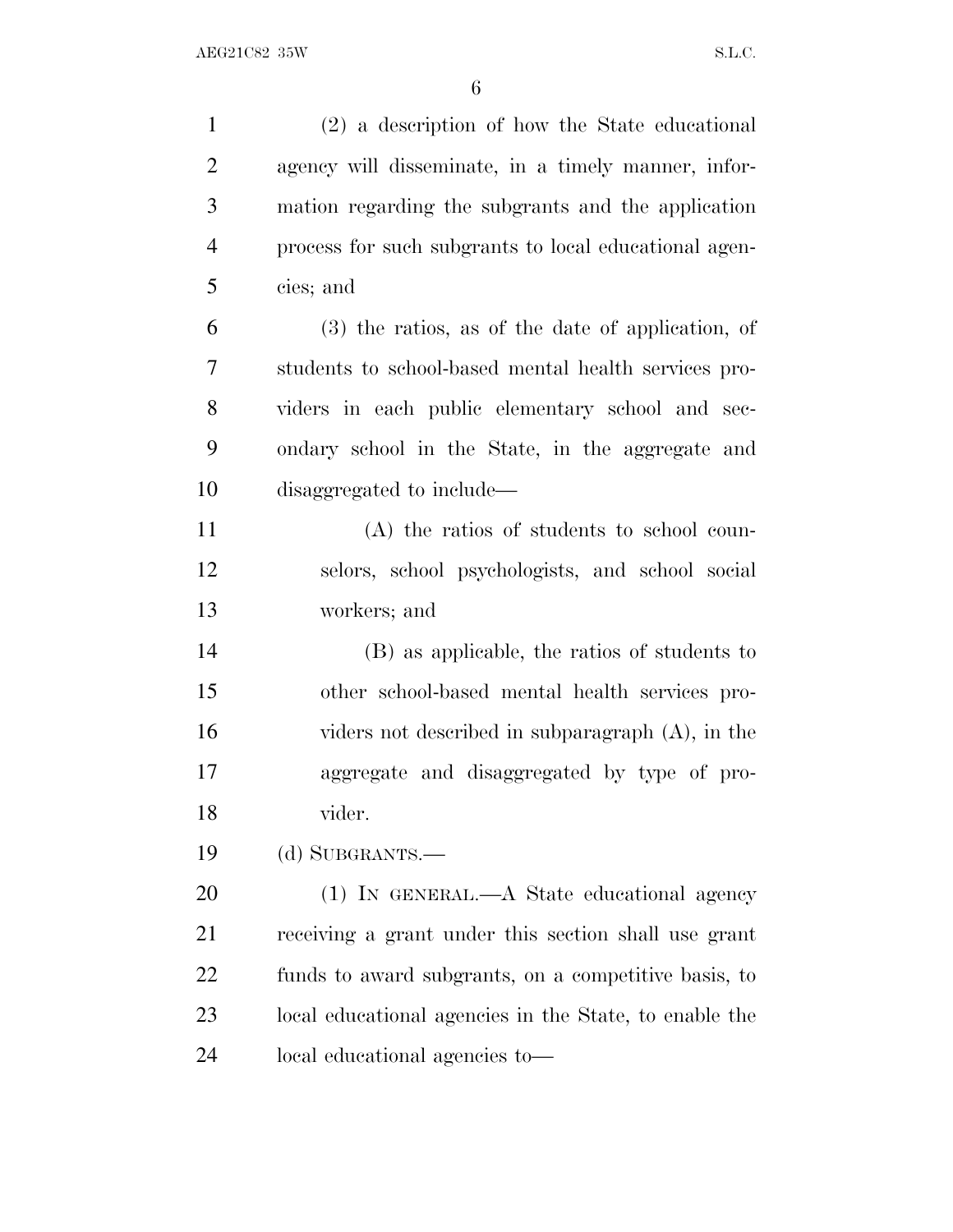| $\mathbf{1}$   | (A) employ school-based mental health                   |
|----------------|---------------------------------------------------------|
| $\overline{2}$ | services providers or contract with community           |
| 3              | mental health centers to work at high-need              |
| $\overline{4}$ | schools served by the local educational agency;         |
| 5              | and                                                     |
| 6              | (B) work toward effectively staffing the                |
| $\tau$         | high-need schools of the State with school-based        |
| 8              | mental health services providers, including by          |
| 9              | meeting the recommended maximum ratios of—              |
| 10             | (i) 250 students per school counselor;                  |
| 11             | (ii) 500 students per school psycholo-                  |
| 12             | gist; and                                               |
| 13             | (iii) 250 students per school social                    |
| 14             | worker.                                                 |
| 15             | (2) PRIORITY.—In awarding subgrants under               |
| 16             | this subsection, the State shall give priority to local |
| 17             | educational agencies that serve a significant number    |
| 18             | of high-need schools.                                   |
| 19             | (3) APPLICATION.—A local educational agency             |
| 20             | desiring a subgrant under this subsection shall sub-    |
| 21             | mit an application to the State educational agency      |
| 22             | at such time, in such manner, and containing such       |
| 23             | information as the State educational agency may re-     |
| 24             | quire, including information on how the local edu-      |
| 25             | cational agency will prioritize assisting high-need     |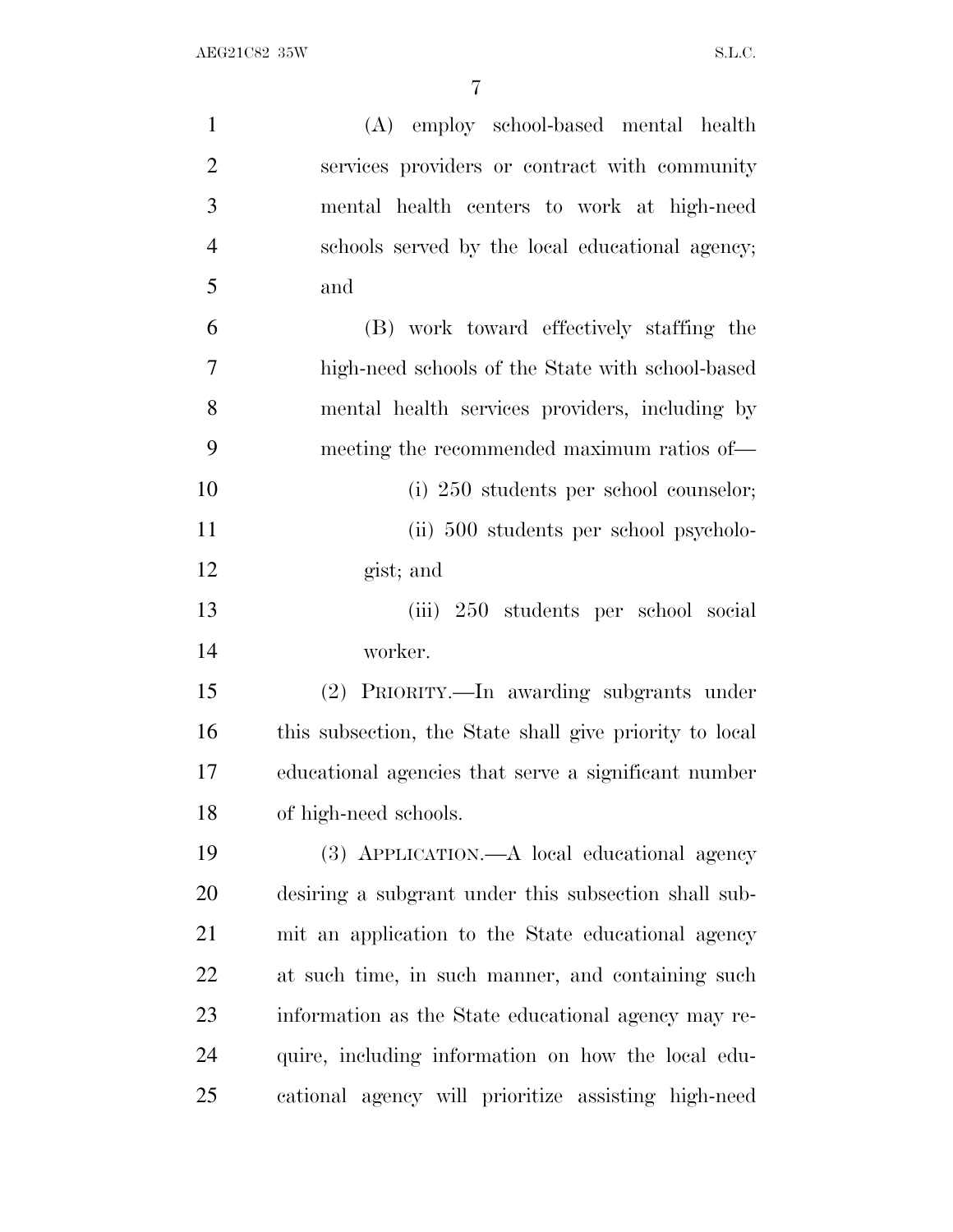$AEG21C82$  35W S.L.C.

| $\mathbf{1}$   | schools with the largest numbers or percentages of     |
|----------------|--------------------------------------------------------|
| $\overline{2}$ | students from low-income families.                     |
| 3              | (e) GRANT AND SUBGRANT REQUIREMENTS.—                  |
| $\overline{4}$ | (1) SUPPLEMENT, NOT SUPPLANT.—Amounts                  |
| 5              | provided under a grant or subgrant under this sec-     |
| 6              | tion shall supplement, and not supplant, any other     |
| 7              | funds available to a State educational agency or       |
| 8              | local educational agency for school-based mental       |
| 9              | health services.                                       |
| 10             | (2) COMBINING FUNDS ALLOWED.—A State                   |
| 11             | educational agency receiving a grant under this sec-   |
| 12             | tion may combine funds made available under this       |
| 13             | section with State or local funds to carry out the ac- |
| 14             | tivities described in subsection $(d)(1)$ .            |
| 15             | $(f)$ REPORTS.—                                        |
| 16             | (1) LOCAL EDUCATIONAL AGENCIES.—A local                |
| 17             | educational agency that receives a subgrant under      |
| 18             | this section shall submit a report to the State on the |
| 19             | activities carried out with the subgrant funds.        |
| 20             | (2) STATE.—A State educational agency receiv-          |
| 21             | ing a grant under this section shall annually prepare  |
| 22             | and submit a report to the Secretary that—             |
| 23             | (A) evaluates the progress made in achiev-             |
| 24             | ing the purposes of the grant;                         |